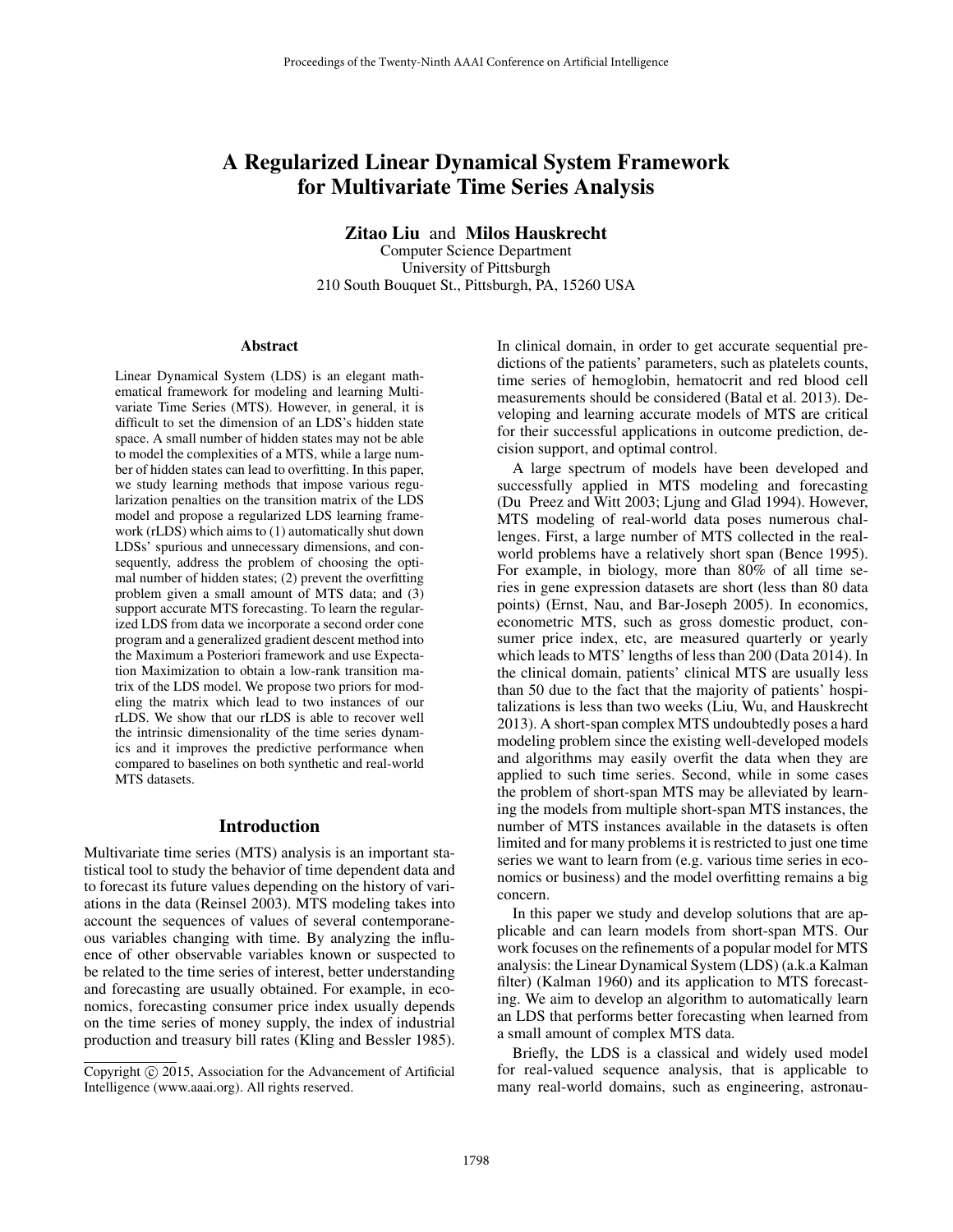tics, bioinformatics, economics, etc (Lunze 1994; Liu and Hauskrecht 2013). This is due to its relative simplicity, mathematically predictable behavior, and the fact that exact inference and predictions for the model can be done efficiently. The LDS is Markovian and assumes the dynamic behavior of the system is captured well using a small set of realvalued hidden-state variables and linear state transitions corrupted by a Gaussian noise. The LDS can be learned from observation data. Standard LDS learning approaches use the Expectation-Maximization (EM) (Ghahramani and Hinton 1996) or spectral learning (Katayama 2005; Van Overschee and De Moor 1996) algorithms. However, learning an LDS model from short-span low-sample MTS datasets gives rise to numerous important questions: (1) Since the observational sequences in MTS data may exhibit strong interactions and co-movements, given the MTS sequences, *how many hidden states are needed to represent the system dynamics well?*; (2) Due to the fact that the number of parameters representing transitions among hidden state components (a.k.a transition matrix) is quadratic in the dimensionality of the hidden space, *how do we prevent the overfit of the model parameters when the training size is small?*

In this work we address the above issues by presenting a regularized LDS framework (rLDS) which

- 1. recovers the intrinsic dimensionality of MTS by minimizing the rank of the transition matrix rather than the state space size.
- 2. prevents model overfitting given short MTS datasets.
- 3. supports accurate MTS forecasting.

Our framework builds upon the probabilistic formulation of the LDS model, and casts its parameters optimization as a maximum a posteriori (MAP) problem, where the choice of parameter priors biases the model towards a lowrank solution. We propose two strategies for choosing the parameter priors that lead to two instances of our rLDS. The first strategy,  $rLDS<sub>G</sub>$ , assumes a multivariate Laplacian prior over each row of the LDS's transition matrix. This enforces a row-level sparsity on the transition matrix (Garrigues and Olshausen 2010; Raman et al. 2009). The second strategy, rLDS $_R$ , relies on a nuclear norm prior on the entire transition matrix to induce the low-rank matrix property (Alquier et al. 2014). Experiments show that our regularized framework can recover very well the underlying dynamical model in a variety of synthetic domains. We also show that rLDS gives a better accuracy than alternative methods when predicting future time series values on several real-world datasets.

The reminder of the paper is organized as follows: the *Background and Related Work* section introduces the LDS and provides a detailed review of existing regularized methods related to LDSs. In the *The Regularized LDS Framework* section, we describe the inference and learning procedures for rLDS and the two regularization strategies with their corresponding optimizations. The *Experiment* section focuses on two problems: (1) recovery of the intrinsic MTS dimensionality, and (2) MTS forecasting on a variety of synthetic and real-world datasets and comparison of the proposed approach to alternatives. We summarize our work and outline

potential future extensions in the *Conclusion* section.

# Background and Related Work

## Linear Dynamical System

The Linear Dynamical System (LDS) models real-valued MTS  $\{y_t \in \mathbb{R}^n\}_{t=1}^T$  using hidden states  $\{\mathbf{z}_t \in \mathbb{R}^d\}_{t=1}^T$ :

$$
\mathbf{z}_t = A\mathbf{z}_{t-1} + \boldsymbol{\epsilon}_t; \quad \mathbf{y}_t = C\mathbf{z}_t + \boldsymbol{\zeta}_t \tag{1}
$$

Briefly,  $\{z_t\}$  is generated via the transition matrix  $A \in$  $\mathbb{R}^{d \times d}$ . Observations  $\{y_t\}$  are generated from  $z_t$  via the emission matrix  $C \in \mathbb{R}^{n \times d}$  (see eq.(1)).  $\{\epsilon_t\}_{t=1}^T$  and  $\{\boldsymbol{\zeta}_t\}_{t=1}^T$  are i.i.d. multivariate normal distributions with mean  $\mathbf 0$  and covariance matrices  $Q$  and  $R$  respectively. The initial state  $(z_1)$  distribution is also multivariate normal with mean  $\xi$  and covariance matrix  $\Psi$ . The complete set of the LDS parameters is  $\Omega = \{A, C, Q, R, \xi, \Psi\}$ . While in some LDS applications the model parameters are known a priori, in the majority of real-world applications the model parameters are unknown, and we need to learn them from MTS data. This can be done using standard LDS learning approaches such as the Expectation-Maximization (EM) (Ghahramani and Hinton 1996) or spectral learning (Katayama 2005; Van Overschee and De Moor 1996) algorithms.

## Related Work

Recently, various regularization methods have been incorporated into LDSs for both time series modeling and prediction tasks. These can be divided into five categories: C1: state regularization; C2: innovation regularization; C3: combination regularization; C4: parameter regularization; and C5: regularization on other related models.

C1: State Regularization In the state regularization approach (Carmi, Gurfil, and Kanevsky 2010; Angelosante, Roumeliotis, and Giannakis 2009; Charles et al. 2011) the hidden states  $\{\mathbf{z}_t\}_{t=1}^T$  are sparsified during the Kalman filter inference step. (Charles et al. 2011) formulates the traditional Kalman filter as a one-step update optimization procedure and incorporates sparsity constraints to achieve a sparse state estimate  $\hat{\mathbf{z}}_t$  at each time stamp *t*. (Angelosante, Roumeliotis, and Giannakis 2009) treats all the state estimates  $\{\mathbf{z}_t\}_{t=1}^T$  as a state estimate matrix and enforces a rowlevel group lasso on the state estimate matrix.

C2: Innovation Regularization In signal processing, "innovation" is referred to as the error of state estimation, i.e.,  $\|\hat{\mathbf{z}_t} - A\hat{\mathbf{z}}_{t-1}\|$ . Both (Asif et al. 2011) and (Charles et al. 2011) incorporate  $\ell_1$  regularization on innovation during the state estimation procedures to balance fidelity to the measurements against the sparsity of the innovations.

C3: Combination Regularization The basic idea underlying the combination regularization is to find a representation of the LDS which is sparse in terms of a given dictionary of LDSs. Given multiple MTS sequences, (Ghanem and Ahuja 2010) trains an LDS for each MTS and obtains the final LDS by using a weighted combination of the individual LDSs such that each weight is regularized by an  $\ell_1$ penalty.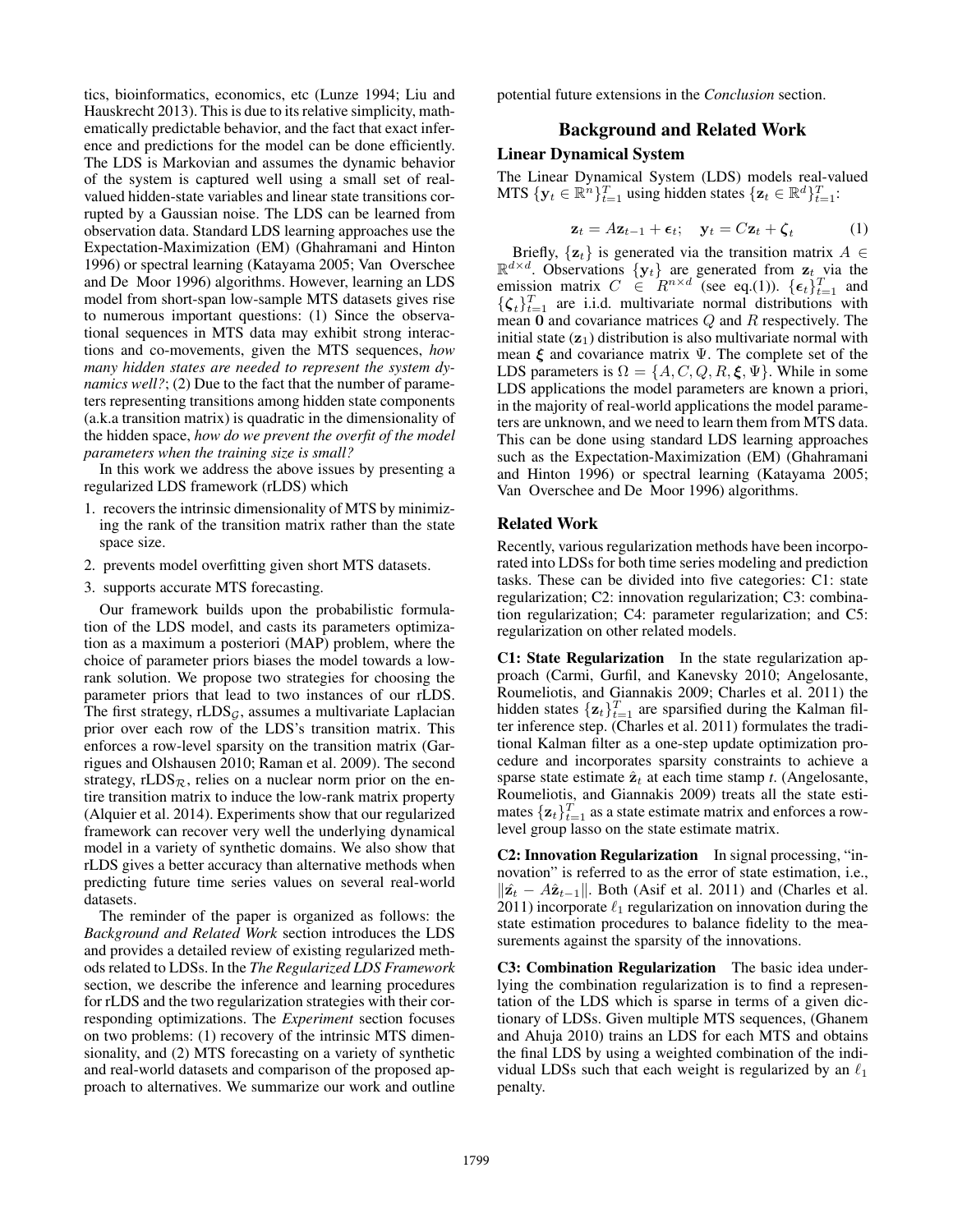C4: Parameter Regularization  $(\star)$  Parameter regularization introduces regularization penalties on the parameters of an LDS during the learning process. (Boots, Gordon, and Siddiqi 2007) develops a spectral algorithm that is able to learn a stable LDS by limiting the largest eigenvalue of transition matrix *A* to be less than 1. Our rLDS also belongs to this category due to the fact that we develop a Maximum a Posteriori learning framework and apply low-rank priors on the *A* to implicitly shut down spurious and unnecessary dimensions and prevent overfitting problem simultaneously.

C5: Regularization on Other Related Models There are various approaches that incorporate regularizations into MTS models that are alternatives to LDSs. For example, (Chiuso and Pillonetto 2010) introduces a Bayesian nonparametric approach to the identification of observationonly linear systems. (Städler and Mukherjee 2013) considers a hidden Markov model with  $d$  multivariate normal emission matrices and applies an  $\ell_1$ -penalization on the inverse covariance matrix of every state-specific emission matrix.

Our rLDS is different from C1 and C2 methods since both of them try to learn a sparse representation for the hiddenstate estimation problem by assuming that all parameters of the LDS are known a priori. Hence they are not directly applicable to the problem of learning MTS models from data. The combination approach in C3 requires an extensive training process since it has to build a dictionary of multiple LDSs trained on the different time series. Also, the combination approach does not attempt to solve the overfitting problem and it does not attempt to determine the correct number of hidden states. Compared with (Chiuso and Pillonetto 2010) in C5 category, our rLDS utilizes hidden states to capture the variations behind MTS while (Chiuso and Pillonetto 2010) relies on an observation-only linear system where no hidden states are involved. The underlining assumption of this approach is that the observations are obtained from linear combinations of previous observations and additional system inputs, which may be too restrictive to model complex MTS and makes the model more sensitive to noisy observations and outliers. Another method in C5 (Städler and Mukherjee 2013) uses a hidden Markov model with discrete hidden states and entries in the transition matrix describe the transition probabilities between these discrete states. LDSs and HMMs are under different underlying assumptions. The LDS is often preferred to HMM in modeling real-value MTS since it is able to model better smooth state evolution. Similarly to LDSs, in HMMs we usually don't have a prior knowledge about the discrete states and their number. Finally, even though our rLDS belongs to the same category (C4) as the stable LDS proposed by (Boots, Gordon, and Siddiqi 2007), the two methods focus on the different aspects of the problem. (Boots, Gordon, and Siddiqi 2007) attempts to achieve stability in a learned LDS while our rLDS tries to find an appropriate state space and prevent overfitting given a small amount of MTS data.

#### The Regularized LDS Framework

In this section, we propose a regularized LDS framework that is able to (1) automatically shut down unnecessary and spurious dimensions of a LDS' hidden state space, and consequently, determine its optimal dimensionality; (2) prevent the model overfitting problem for short-span low-sample MTS datasets; (3) support accurate MTS forecasting.

# rLDS Framework

In rLDS, the LDS has a large implicit state space but a lowrank transition matrix. The rLDS recovers the intrinsic dimensionality of MTS by using the rank of transition matrix rather than the state space size. In order to achieve the lowrank property, we introduce a prior, i.e.,  $p(A)$  (The choice of  $p(A)$  is discussed in the *Learning* section) for the hidden state transition matrix *A*. The log joint probability distribution for our rLDS is:  $\log (p(\mathbf{z}, \mathbf{y}, A)) = \log p(\mathbf{z}_1) +$  $\sum_{t=1}^{T} p(\mathbf{y}_t|\mathbf{z}_t) + \sum_{t=2}^{T} \log p(\mathbf{z}_t|\mathbf{z}_{t-1}, A) + \log p(A)$ , where  $\mathbf{z} \equiv {\mathbf{z}_t}_{t=1}^T$  and  $\mathbf{y} \equiv {\mathbf{y}_t}_{t=1}^T$ .

## Learning

We develop an Expectation-Maximization (EM) algorithm for the MAP estimation of the rLDS. In the following, we use  $\|\cdot\|_F$ ,  $\|\cdot\|_*$  and  $\|\cdot\|_2$  to represent the matrix Frobenius norm, matrix nuclear norm and vector Euclidean norm. vec(·) denotes the vector form of a matrix; and  $\otimes$  represents the Kronecker product.  $I_d$  is the  $d \times d$  identity matrix.

E-step(Inference) Since the Markov chain z defined by the LDS is unobserved, we cannot learn our rLDS directly. Instead, we infer the hidden state expectations. The E-step infers a posterior distribution of latent states z given the observation sequences y,  $p(\mathbf{z}|\mathbf{y}, \Omega)$ . In the following, we omit the explicit conditioning on  $\Omega$  for notational brevity.

The E-step requires computing the expected log likelihood of the log joint probability with respect to the hidden state distribution, i.e.,  $Q = \mathbb{E}_{z}[\log p(z, y, A|\Omega)]$ , which depends on 3 sufficient statistics  $\mathbb{E}[\mathbf{z}_t|\mathbf{y}]$ ,  $\mathbb{E}[\mathbf{z}_t\mathbf{z}_t'|\mathbf{y}]$  and  $\mathbb{E}[\mathbf{z}_t \mathbf{z}_{t-1}^{\'} | \mathbf{y}]$ . Here we follow the backward algorithm in (Ghahramani and Hinton 1996) to compute them. The backward algorithm is presented in the supplemental material.

$$
Q = \mathbb{E}_{\mathbf{z}} \Big[ \log p(\mathbf{z}_1) \Big] + \mathbb{E}_{\mathbf{z}} \Big[ \sum_{t=1}^{T} \log p(\mathbf{y}_t | \mathbf{z}_t) \Big] + \mathbb{E}_{\mathbf{z}} \Big[ \sum_{t=2}^{T} \log p(\mathbf{z}_t | \mathbf{z}_{t-1}, A) \Big] + \log p(A) \tag{2}
$$

**M-step(Learning)** In the M-step, we try to find  $\Omega$  that maximizes the likelihood lower bound  $Q$  (eq.(2)). As we can see, Q function's differentiability with respect to *A* depends on the choice of *A*'s prior, i.e.,  $p(A)$ , while it is differentiable with respect to  $(C, R, Q, \xi, \Psi)$ . Therefore, we separate the optimization into two parts, i.e., O1 and O2.

**O1: Optimization of**  $A$  In each iteration in the Mstep, we need to maximize  $\mathbb{E}_{\mathbf{z}} \left[ \sum_{t=2}^{T} \log p(\mathbf{z}_t | \mathbf{z}_{t-1}, A) \right] +$  $\log p(A)$  with respect to  $\overline{A}$ , which is equivalent to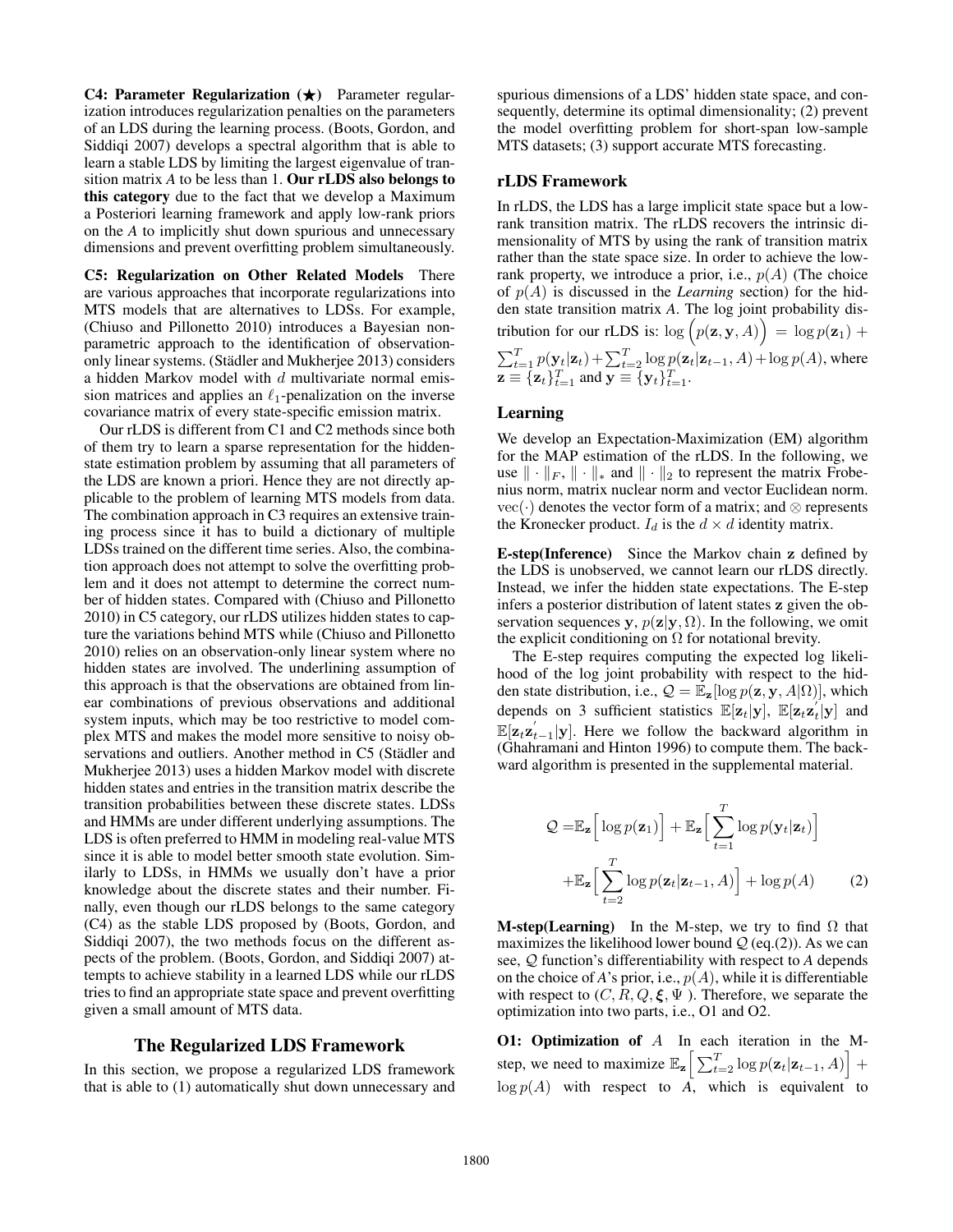$\min_A g(A) - \log p(A)$ , where  $g(A) = \frac{1}{2} \sum_{t=2}^T \mathbb{E}_{\mathbf{z}} \left[ (\mathbf{z}_t - \mathbf{z}_t)^T \mathbf{z}_t + \mathbf{z}_t \right]$  $(A\mathbf{z}_{t-1})'Q^{-1}(\mathbf{z}_t - A\mathbf{z}_{t-1})\big].$ 

In order to recover the intrinsic dimensionality from MTS datasets through the rank of transition matrix *A* rather than the state space size  $d$ , we need to choose specific priors which can induce the desired low-rank property. Here we have two choices of inducing a low-rank *A*: (1) a multivariate Laplacian prior and (2) a nuclear norm prior as shown in Table 1.  $A_i$  represents each row (or column) <sup>1</sup> of *A*. The prior choices lead to two instances of our rLDS framework, I1 (rLDS<sub>G</sub>) and I2 (rLDS<sub>R</sub>).

Table 1: Prior choices for rLDS.

| Prior Name             | Prior Form                            | Regularization       |
|------------------------|---------------------------------------|----------------------|
| Multivariate Laplacian | $\propto$ exp $(-\lambda_1  A_i  _2)$ | $\lambda_1  A_i  _2$ |
| Nuclear norm           | $\propto \exp(-\lambda_2   A  _*)$    | $\lambda_2  A  _*$   |

I1:  $rLDS<sub>G</sub>$  with multivariate Laplacian priors In rLDS<sub>G</sub>, we assume every row  $A_i$  is independent of each other and has the multivariate Laplacian density. Also in order to avoid overfitting, we add a multivariate Gaussian prior to each  $A_i$ , which leads to the ridge regularization. Therefore, we combine the multivariate Laplacian prior and Gaussian prior to get a new prior for transition matrix *A*. Its log probability is:

$$
\log p(A|\lambda_1, \lambda_3) = -\lambda_1 \sum_{i=1}^d \|A_i\|_2 - \frac{\lambda_3}{2} \|A\|_F^2 + const, \tag{3}
$$

and the objective function we want to optimize becomes:

$$
\min_{A} g(A) + \frac{\lambda_3}{2} ||A||_F^2 + \lambda_1 \sum_{i=1}^d ||A_i||_2 \tag{4}
$$

$$
\Leftrightarrow \min_{a} \frac{1}{2} a' Ha - b'a + \lambda_1 \sum_{i=1}^{d} \|a_{G_i}\|_2 \tag{5}
$$

where  $a = \text{vec}(A)$ ,  $\{G_i\}_{i=1}^d$  is the row membership indicator,  $H = (Q^{-1} \otimes \sum_{t=2}^{T} \mathbb{E}_{\mathbf{z}}[\mathbf{z}_{t-1} \mathbf{z}_{t-1}'] + \lambda_3 I_{d^2}), b =$  $(L \otimes \sum_{t=2}^{T} \mathbb{E}_{\mathbf{z}}[\mathbf{z}_t \mathbf{z}_{t-1}']')$  vec $(L)$  and  $Q^{-1} = LL'$ . Mathematical transformation from eq.(4) to eq.(5) is listed in the supplemental material.

Since eq.(5) consists of a quadratic form and a nonsmooth Euclidean norm, it can be easily casted into a second order cone program (SOCP) (eq.(6)), which can be solved efficiently by any existing SOCP solvers. Various algorithms can be used to solve eq.(5), such as (Yuan, Liu, and Ye 2011; Qin, Scheinberg, and Goldfarb 2013), however, the second order optimization methods, like SOCP, always get solutions with high precision (low duality gap) (Bach et al. 2011). If the state size stays moderate  $(<50)$  which is the case in our experiments, the SOCP solver should be a reasonable choice.

$$
\min_{\eta,\eta_1,\eta_2,\cdots,\eta_d} \eta + \lambda_1 \sum_{i=1}^d \eta_i
$$
 (6)

s.t.  $\eta \ge 0.5a'Ha - b'a, \quad \eta_i \ge ||a_{G_i}||_2 \quad i = 1, ..., d$ 

I2: rLDS<sub>R</sub> with a nuclear norm prior In rLDS<sub>R</sub>, we directly assume *A* has a nuclear norm density and similarly to rLDS $<sub>G</sub>$ , we also assume a multivariate Gaussian prior for</sub> each  $A_i$ . In this case our objective function is:

$$
\min_{A} h(A) + \lambda_2 \|A\|_{*} \quad \text{where } h(A) = g(A) + \frac{\lambda_3}{2} \|A\|_{F}^{2} \tag{7}
$$

Since h(A) is convex and differentiable with respect to *A*, we can adopt the generalized gradient descent algorithm to minimize eq.(7). The update rule is

$$
A^{(k+1)} = \operatorname{prox}_{\rho_k} \left( A^{(k)} - \rho_k \nabla h(A^{(k)}) \right) \tag{8}
$$

where  $\rho_k$  is the step size at iteration *k* and the proximal function  $prox_{\rho_k}(A)$  is defined as the singular value softthresholding operator,

$$
\text{prox}_{\lambda_2 \rho_k}(A) = U \cdot \text{diag}((\sigma_i - \lambda_2 \rho_k)_+) \cdot V' \qquad (9)
$$

where  $A = U \text{diag}(\sigma_1, \dots, \sigma_d) V'$  is the singular value decomposition (SVD) of A.

An important open question here is how to set the step size of the generalized gradient method to assure it is well behaved. Theorem 1 gives us a simple way to select the step size while also assuring its fast convergence rate.

Theorem 1. *Generalized gradient descent with a fixed step*  $size \ \rho \leq 1/(\left|\left|Q^{-1}\right|\right|_F \cdot \left|\left|\sum_{t=1}^{T-1} \mathbb{E}[\mathbf{z}_t \mathbf{z}'_t | \mathbf{y}]\right|\right|_F + \lambda_2) \ for \ min$ *imizing eq.(7) has convergence rate* O(1/k)*, where* k *is the number of iterations.*

*Proof.* The proof appears in the supplemental material.  $\Box$ 

**O2: Optimization of**  $\Omega \backslash A = \{C, R, Q, \xi, \Psi\}$  Each of these parameters is estimated similarly to (Ghahramani and Hinton 1996) by taking the corresponding derivative of the eq.(2), setting it to zero, and by solving it analytically. Update rules for  $\Omega \backslash A = \{C, R, Q, \xi, \Psi\}$  are as follows:

$$
C^{(k+1)} = \left(\sum_{t=1}^{T} \mathbf{y}_t \mathbb{E}[\mathbf{z}_t | \mathbf{y}]'\right) \left(\sum_{t=1}^{T} \mathbb{E}[\mathbf{z}_t \mathbf{z}_t^{'} | \mathbf{y}]\right)^{-1} \tag{10}
$$

$$
R^{(k+1)} = \frac{1}{T} \sum_{t=1}^{T} (\mathbf{y}_t \mathbf{y}_t' - C^{(k+1)} \mathbb{E}[\mathbf{z}_t | \mathbf{y}] \mathbf{y}_t') \tag{11}
$$

$$
Q^{(k+1)} = \frac{1}{T-1} \left( \sum_{t=2}^{T} \mathbb{E}[\mathbf{z}_t \mathbf{z}_t^{'} | \mathbf{y}] - A^{(k+1)} \sum_{t=2}^{T} \mathbb{E}[\mathbf{z}_t \mathbf{z}_{t-1}^{'} | \mathbf{y}] \right)
$$
(12)

$$
\boldsymbol{\xi}^{(k+1)} = \mathbb{E}[\mathbf{z}_1 | \mathbf{y}] \tag{13}
$$

$$
\Psi^{(k+1)} = \mathbb{E}[\mathbf{z}_1 \mathbf{z}_1' | \mathbf{y}] - \mathbb{E}[\mathbf{z}_1 | \mathbf{y}] \mathbb{E}[\mathbf{z}_1 | \mathbf{y}]'
$$
(14)

<sup>&</sup>lt;sup>1</sup>Without loss of generality, we will use  $A_i$  to represent the row in the following text.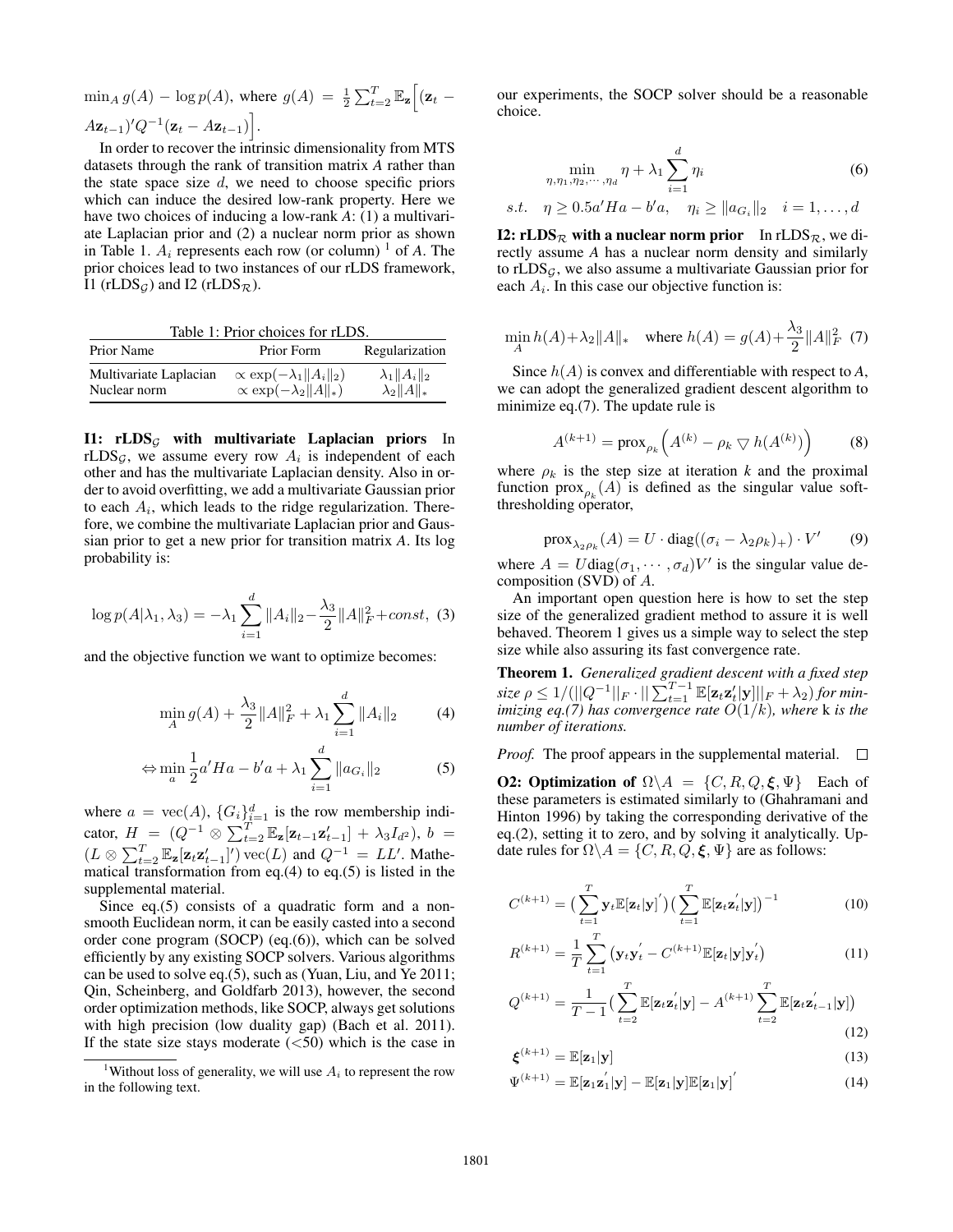## Algorithm 1 Parameter estimation in rLDS

INPUT: Initialization Ω $^{(0)} = \{A^{(0)}, C^{(0)}, Q^{(0)}, R^{(0)}, \boldsymbol{\xi}^{(0)}, \Psi^{(0)}\}.$ PROCEDURE:

#### 1: repeat

- 2: E-step: estimate  $\mathbb{E}[\mathbf{z}_t|\mathbf{y}], \mathbb{E}[\mathbf{z}_t \mathbf{z}_t'|\mathbf{y}]$  and  $\mathbb{E}[\mathbf{z}_t \mathbf{z}_{t-1}'|\mathbf{y}]$ .
- 3: M-step: M1:estimate  $C, R, Q, \xi, \Psi$  by eq.(10) eq.(14)
- 4: if  $rLDS<sub>G</sub>$  then
- 5: M2:estimate *A* by SOCP solvers.
- 6: end if<br>7: if  $rLD$
- if  $rLDS_R$  then
- 8: M2:estimate *A* by generalized gradient descent algorithm.
- 9: end if

10: until Convergence

OUTPUT: Learned LDS parameters:  $\hat{\Omega} = \{\hat{A}, \hat{C}, \hat{Q}, \hat{R}, \hat{\xi}, \hat{\Psi}\}.$ 

Summary of the learning algorithm The entire parameter estimation procedure for rLDS is summarized by Algorithm 1.

## Experiment

In this section, we will (1) verify that our regularized LDS approach indeed results in a low-rank solution and (2) show that our rLDS models are able to alleviate model overfitting by starting the learning process from a large initial hidden state space and by working with small amounts of training data. Experiments are conducted on both synthetic and realworld datasets. We would also like to note that the hyper parameters ( $\lambda_1$ ,  $\lambda_2$  and  $\lambda_3$ ) used in our methods are selected (in all experiments) by the internal cross validation approach while optimizing models' predictive performances.

#### Baselines

We compare the two instances of our rLDS framework, i.e.,  $rLDS<sub>G</sub>$  and  $rLDS<sub>R</sub>$  to the following LDS learning baselines:

- LDS learned using the standard EM learning algorithm (EM) (Ghahramani and Hinton 1996) that iteratively finds the maximum likelihood solution.
- Subspace identification algorithm (SubspaceID) (Van Overschee and De Moor 1996). SubspaceID computes an asymptotically unbiased solution in closed form by using oblique projection and SVD.
- Stable linear dynamical system (StableLDS) (Boots, Gordon, and Siddiqi 2007). StableLDS constrains the largest singular value of the transition matrix to ensure the stability of LDS models.

## Evaluation Metrics

We evaluate and compare the performance of the different methods by calculating the average Mean Absolute Percentage Error (Average-MAPE) of models' predictions. Average MAPE measures the prediction deviation proportion in terms of the true values:

Average-MAPE = 
$$
\frac{1}{nT} \sum_{i=1}^{n} \sum_{j=1}^{T} |1 - \hat{y}_{ij}/y_{ij}| \times 100\%
$$

where  $|\cdot|$  denotes the absolute value;  $y_{ij}$  and  $\hat{y}_{ij}$  are the *j*th true and predicted observations from time series *i*. *n* is the number of time series and *T* is the length of a MTS.

#### **Datasets**

Synthetic Data To get a good understanding of our approach, we first test it on synthetic data. We generate our synthetic MTS dataset of length  $T = 200$  using a 20-state LDS with zero-mean, 0.01 variance Gaussian innovations. A uniform random emission matrix  $C$  is used to generate 20 measurements at each time stamp  $t$  with i.i.d. zero mean variance 0.01 measurement noise. We uniformly and randomly generate a  $20 \times 20$  matrix, normalize its SVD decomposition by its largest singular value to ensure its stability and truncate its 10 smallest singular values to obtain an exact 10-rank matrix A. We train both rLDS<sub>G</sub> and rLDS<sub>R</sub> with the different state sizes, i.e.,  $d = 15$ , 20 and 30. The results of rLDS<sub>G</sub> and rLDS<sub>R</sub> for recovering MTS intrinsic dimensionality are shown in Figure 1. Figure 1 shows the shrinkage changes of 20 singular values from *A*. We can see that both the multivariate Laplacian prior and the nuclear norm prior lead us to a low-rank transition matrix and that our rLDS framework is able to recover the correct dimension even if the dimensionality of the initial state space is large.

Production and Billing Data We use production and billing figures data (Reinsel 2003) as a benchmark data set<sup>2</sup> for the time series prediction experiments. The data is a bivariate time series of length  $T = 100$ . We run various LDS learning baselines on the first 60 observations of this data and use the remaining 40 for testing. First we train the LDS models with the standard EM algorithm and vary the state space size of the LDS from 1 to 13. The prediction results are shown in Figure 3. As we can see, the prediction performance varies a lot with the different number of hidden states we use in the model and the LDS model tends to overfit the data when the state space becomes large. For example, an LDS with 13 states that shows significant prediction performance deterioration uses a  $13 \times 13$  transition matrix. However, its is trained on only  $60 \times 2 = 120$  data points. In contrast to this, our rLDS approach was run on 15 and 25 initial states and the results show that the approach is able to shut down unnecessary dimensions and capture the dynamics using a lower-dimensional hidden state space representation (See Figure 4). In order to gain a more comprehensive insight into rLDS's prediction abilities, we explored numerous initial state space sizes (We also varied the training size: 90 for training and 10 for testing, due to the space limit, we put the results in the supplement material.) The results of these experiments are summarized in Table 2 which show that our rLDS methods is able to outperform all the baselines in terms of their prediction performance.

Clinical Data We also test our rLDS on a MTS clinical data obtained from electronic health records of post-surgical cardiac patients in PCP database (Hauskrecht et al. 2010; Valko and Hauskrecht 2010; Hauskrecht et al. 2013). We take 500 patients from the database who had their *Complete*

<sup>2</sup> http://www.stat.wisc.edu/∼reinsel/emtsa-data/prod-bill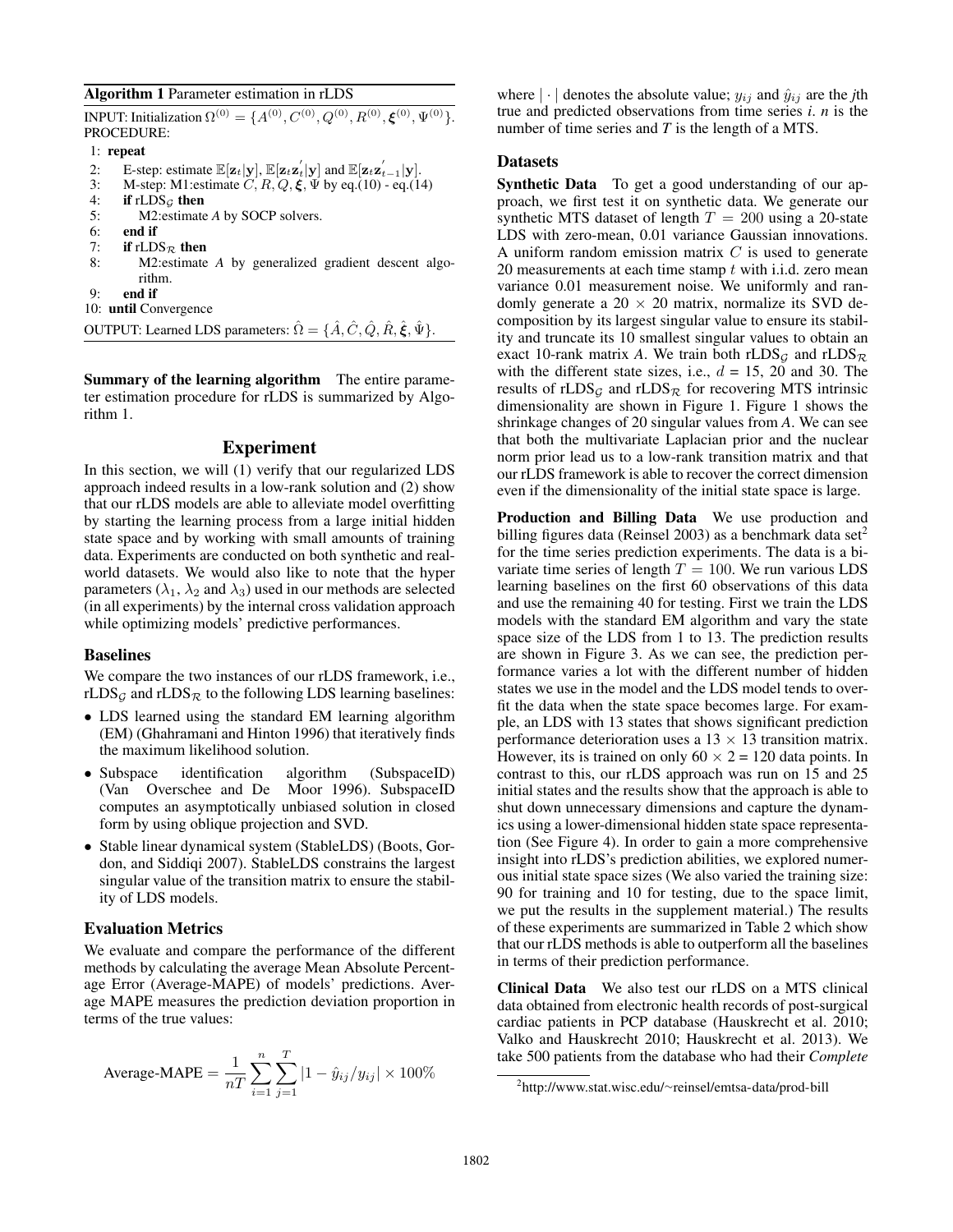

Figure 1: State space recovery on a synthetic dataset.

Figure 2: State space recovery on a clinical dataset.

Table 2: Average-MAPE results on *Production and Billing* dataset with 60 training and 40 testing.

| # of hidden states    |        |        | 4      |        | 6      |        | 8.     | 10     | 12     | 14     | 16     | 18     | 20     | 30     |
|-----------------------|--------|--------|--------|--------|--------|--------|--------|--------|--------|--------|--------|--------|--------|--------|
| EM                    | 5.3373 | 5.5524 | 5.0509 | 5.0554 | 5.7982 | 5.4934 | 5.2820 | 4.9238 | 5.5338 | 5.3662 | 5.2434 | 5.6036 | 5.3460 | 5.6191 |
| SubspaceID            | 6.2172 | 5.9854 | 4.6016 | 4.8212 | 4.9923 | 4.8569 | 5.4445 | 5.3183 | 5.2360 | 5.3034 | 5.3023 | 5.8577 | 5.7320 | 5.6683 |
| StableLDS             | 6.2172 | 5.9854 | 4.6016 | 4.8212 | 4.9923 | 4.8569 | 5.4445 | 5.3183 | 5.2360 | 5.3034 | 5.3023 | 5.8577 | 5.7320 | 5.6683 |
| rLDS <sub>G</sub>     | 6.2172 | 5.9854 | 4.6016 | 4.8212 | 4.9923 | 4.8569 | 5.1989 | 5.1876 | 5.2016 | 5.3034 | 5.1499 | 5.1792 | 5.1588 | 5.2175 |
| rLDS $_{\mathcal{R}}$ | 5.2210 | 5.2065 | 4.6016 | 4.8212 | 4.9923 | 4.8569 | 5.2031 | 4.9005 | 4.8618 | 5.0249 | 5.0135 | 5.0169 | 4.9559 | 5.2235 |
|                       |        |        |        |        |        |        |        |        |        |        |        |        |        |        |



Figure 3: LDS EM overfit-Figure 4: rLDS state size reting in benchmark data. covery.

*Blood Count* (CBC) tests <sup>3</sup> done during their hospitalization. The MTS data consists of 6 individual CBC lab time series: mean corpuscular hemoglobin concentration, mean corpuscular hemoglobin, mean corpuscular volume, mean platelet volume, red blood cell and red cell distribution width. We have randomly selected 100 patients out of 500 as a test set and used the remaining 400 patients for training the models. We first run standard EM to learn an LDS from the training data and varied the initial hidden state space sizes from 1 to 30. The results showing the average MAPE on the test set are summarized in Figure 5. The results show an overfitting pattern very similar to the pattern seen in Figure 3 for the production data. After that we applied our rLDS approach using models with 10, 20 and 30 initial states and the same train/test data splits. The results are listed in Figure 2 and Table 3. Once again the results show that our rLDS methods are very robust and lead to better prediction performance in the majority of the experiments.

## **Conclusion**

In this paper, we presented a regularized LDS learning framework for MTS modeling. Comparing with the traditional LDS learning algorithms, the advantages of our rLDS



Figure 5: LDS EM overfitting with different training sizes in clinical data.

Table 3: Average-MAPE results on *Clinical* dataset with different training sizes.

|                       |      | <b>Training Size: 50</b> |       | <b>Training Size: 400</b> |      |      |  |  |  |
|-----------------------|------|--------------------------|-------|---------------------------|------|------|--|--|--|
| # of states           | 10   | 20                       | 30    | 10                        | 20   | 30   |  |  |  |
| EM                    | 6.28 | 17 24                    | 23.98 | 4.43                      | 5.91 | 5.72 |  |  |  |
| SubspaceID            | 6.55 | 6.99                     | 7.44  | 6.10                      | 6.16 | 6.27 |  |  |  |
| StableLDS             | 6.54 | 6.99                     | 7.40  | 6.10                      | 6.16 | 6.27 |  |  |  |
| rLDS <sub>G</sub>     | 4.98 | 4.97                     | 4.86  | 4.51                      | 4.25 | 4.35 |  |  |  |
| rLDS $_{\mathcal{R}}$ | 4.65 | 4.95                     | 5.01  | 4.65                      | 4.46 | 4.67 |  |  |  |

are: (1) it automatically seeks the intrinsic state dimensionality; (2) it is robust in preventing model overfitting even for a small amount of MTS data; and (3) it is able to make accurate MTS prediction. Experiment results on both synthetic and two real-world datasets demonstrated that rLDS outperforms other state-of-the-art LDS learning approaches in terms of MAPE and effectively prevent LDSs from overfitting the data even with a large initial state space. In the future, we plan to study a combination of our regularized framework with spectral learning algorithms for LDS.

# Acknowledgment

The work in this paper was supported by grants R01GM088224 and R01LM010019 from the NIH. Its content is solely the responsibility of the authors and does not necessarily represent the official views of the NIH.

<sup>&</sup>lt;sup>3</sup>CBC panel is used as a broad screening test to check for such disorders as anemia, infection, and other diseases.